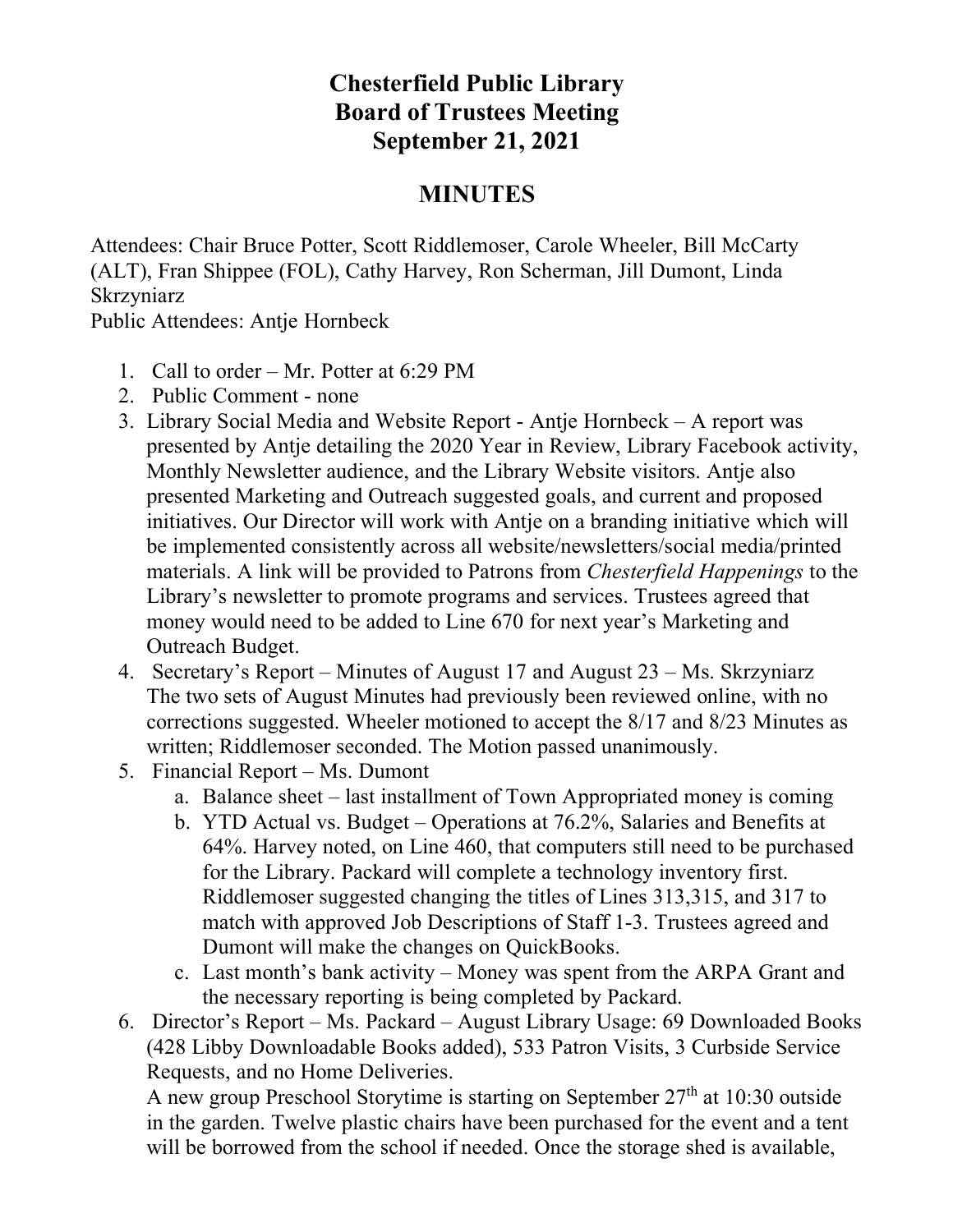Packard will purchase some pop-up tents for future outdoor activities. Trustees agreed that masking recommendations for all Patrons over 2 years old must be followed within the curtilage of the Library, including its surrounding grounds. Packard will purchase child sized masks. Packard asked the Board to pay \$150 for a consultant from the NH Science and Public Health Organization to seek recommendations for adding stand-alone air filters in the Library. The Board approved this request. Staff are considering a raffle or silent auction to acquire funds for the garden with a quilt that was donated to the Library. Packard recommended hiring Patti Smith to fill a Library Staff 1 position, which the Board supported with a unanimous vote, following a Motion by Dumont, a second by Scherman. Packard also recommended contracting Linda Allard to clean the Library two times a week for \$100. The Board approved and Riddlemoser offered to write a Cleaning Service Contract. He will also prepare a contract for Antje Hornbeck. Packard will be looking into lease options for a new copier. Finally, Packard is collecting pictures of the Library for potential marketing, and is thinking of ways to highlight the Library's recent renovations.

- 7. Old Business
	- a. Policy review: Personnel Policy Due to the lateness of the meeting, the review of the amended Personnel Policy will be reviewed at the next Board Meeting. The Policy Committee will meet with Packard as they continue to work toward a final draft. A Motion was made by Wheeler, seconded by Harvey, to accept the list of amendments made by Riddlemoser to the 08- 17-2021 approved policies and documents, with the updated versions: Disciplinary Policy (08-23-21 V2) and Disciplinary Action Form (08-23-21 V2), Job Description (08-23-21 V4) and Evaluation (08-23-21 V4) for Library Director, Librarian Staff 1-3 Job Descriptions (08-23-21 V1) and Evaluations (08-23-21 V1), Library Employment Agreement (08-23-21 V3), and Nonexempt Employment Agreement for Hourly Staff (08-23-21 V3). Packard also requested future input into those document revisions as well. The Motion passed by unanimous decision.
	- b. Furnace Repairs Potter reported that there had been a recent change in the management of Pinney P&H, nullifying any quotes given previously. Riddlemoser will get new quotes for replacing the furnace boiler, and for possibly adding AC. Shippee stated that 2024 Capital Maintenance Funds contain money for a new boiler. Dumont added that the last bill from Pinney was for the circulation pump.
	- c. Garden update Musical instruments are coming on October  $11<sup>th</sup>$ .
- 8. New Business
	- a. Computer Purchase for Trustees Skrzyniarz has purchased an HP ENVY 13 Laptop PC for Trustee Use. Once the computer arrives in mid-October, Skrzyniarz will save the most recent versions of all policies and documents to the computer. She requested that the Policy Committee be the ones to update policies and documents on the computer as revisions are completed, deleting older versions.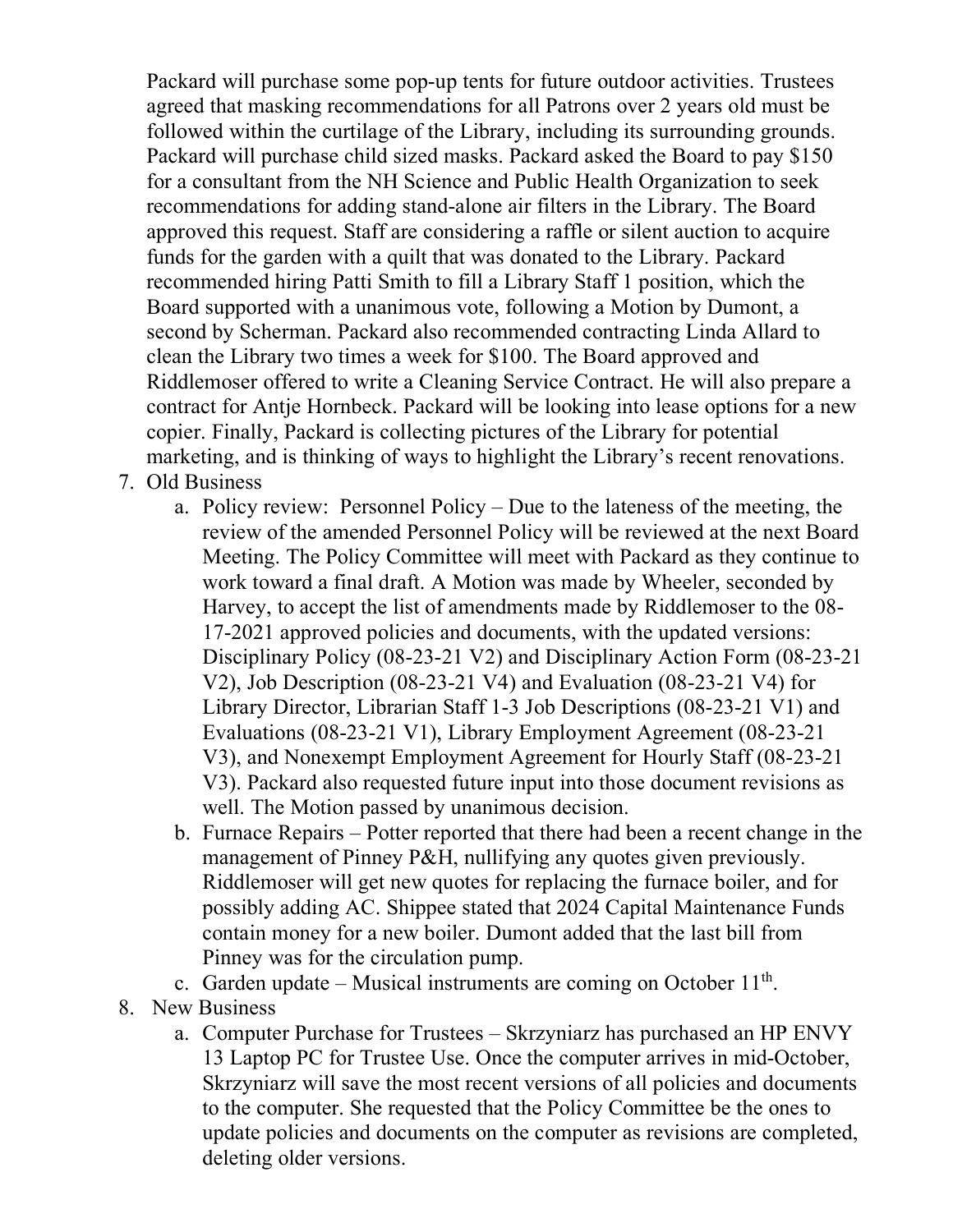- b. Library Usage Report for Budget Committee Russell has prepared a report at Riddlemoser's request. Dumont questioned the need to update the Budget Committee on a regular basis when the Library Usage Report for the year is presented to the committee annually at budget time. Packard suggested adding Library Usage Statistics to the monthly Minutes.
- c. Trustees received a Capital Improvements Program Memo from the Committee asking for help in updating the CIP for the period of 2021- 2026. Shippee shared the 2013 Capital Improvement Program requests from the Library: \$30,000 to replace roof shingles in 2014 and \$30,000 to replace carpet and paint interior of building in 2016. "Other projects being considered include installation of air conditioning, replace furnace, construction of an addition to house community meeting room and increase Library storage. They request \$5,000 annually to be added to the Library Building Maintenance Capital Reserve Fund." The Committee asked that the Trustees begin to assemble this information and send a draft to their committee contact.
- 9. Public Comment none
- 10. Summary of decisions made
	- a. The 2022 Library Budget will include money for Marketing and Outreach.
	- b. QuickBooks Lines 313, 315, and 317 will be renamed Staff 1-3.
	- c. Masks are recommended for all Patrons, age 2 and up, if unvaccinated, when inside the Library curtilage.
	- d. A consultant from the NH Science and Public Health Organization will be paid \$150 for air purification system recommendations.
	- e. Trustees supported the hiring of a Staff 1 Librarian.
	- f. The Library will be cleaned twice weekly by Linda Allard for \$100.
	- g. Amendments to the Disciplinary Policy and Action Form, Job Descriptions and Evaluations for Director and Staff 1-3, Director and Nonexempt Hourly Employment Agreements were accepted.
	- h. Discussion of the draft Personnel Policy was tabled; the Committee will meet with Packard before the October Board Meeting.
- 11. Assignments for next meeting
	- a. Packard will conduct a tech inventory before recommending new tech purchases.
	- b. Skrzyniarz will provide Packard with the Staff 1 job description, evaluation, and contract for the new hire.
	- c. Riddlemoser will prepare a Service Contract for Linda Allard (cleaning) after Packard checks with the Town about their cleaner.
	- d. Riddlemoser will prepare a Service Contract for Antje Hornbeck (social media) to be negotiated by Packard, pending Board approval.
	- e. Packard will look into leasing a new copier.
	- f. Riddlemoser will get quotes for boiler replacement and AC.
	- g. Riddlemoser will send the Budget Committee meeting schedule to Packard.
	- h. Harvey will get quotes for painting touch-up work inside the Library.